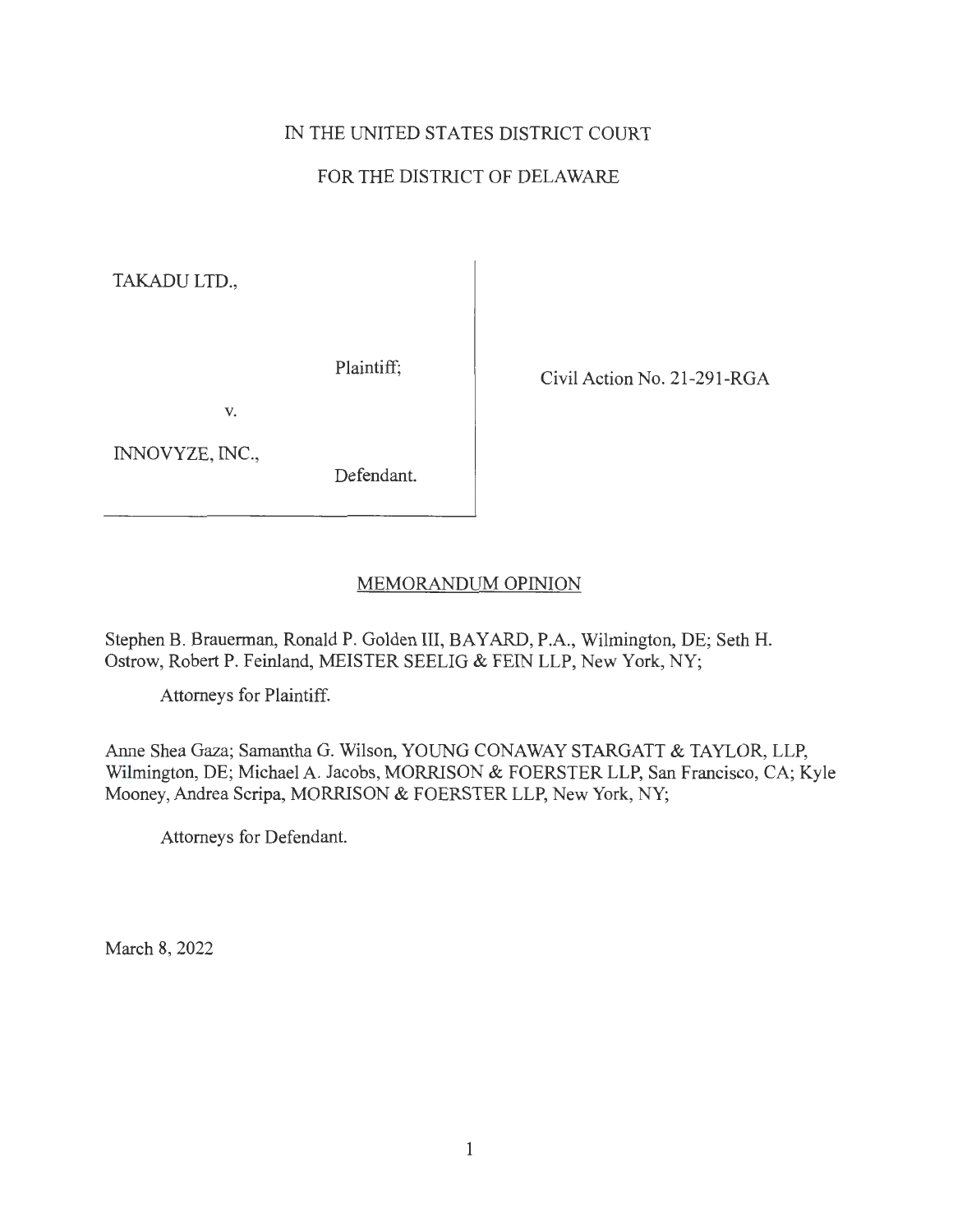

Before me is Defendant's motion to dismiss. (D.I. 8). For the following reasons, defendant's motion is DENIED.

### **I. BACKGROUND**

TaKaDu Ltd. sued Innovyze, Inc. for infringement of U.S. Patent Nos. 7,920,983 ("the

' 983 Patent"), 8,341 ,106 ("the ' 106 Patent"), 9,053,519 ("the'519 Patent"), and 9,568,392 ("the

'392 Patent"). (D.I. 1). The patents "relat[e] to methods and systems for monitoring a water

utility network."  $(Id, \P 1)$ . Innovyze argues that the patents claim patent ineligible subject

matter under 35 U.S.C. § 101. (D.I. 9).

The '983 and '392 patents share a common specification. Claim 1 of the '983 patent

states:

A computerized method for monitoring a water utility network, the water utility network comprising at least a network of pipes for delivering water to consumers and a plurality of meters positioned within the water utility network, the method comprising:

receiving meter data, the meter data representing a plurality of parameters measured by the meters, the parameters including at least flow or pressure of the water through the pipes;

receiving secondary data from one or more sources external to the meters, the secondary data representing one or more conditions affecting flow or consumption of water in a region serviced by the water utility network;

analyzing the meter data by statistically predicting meter data for a first meter based on second meter data from the water utility network and secondary data, wherein the second meter data comprises meter data other than the received first meter data, and comparing the received first meter data with the predicted meter data for the first meter to identify one or more water utility network events comprising at least one or more leakage events by detecting an anomaly if the received first meter data deviates from the predicted meter data for the first meter by a statistical deviation; and

reporting the one or more water network events to a user via a user interface.

Claim 1 of the '392 patent states: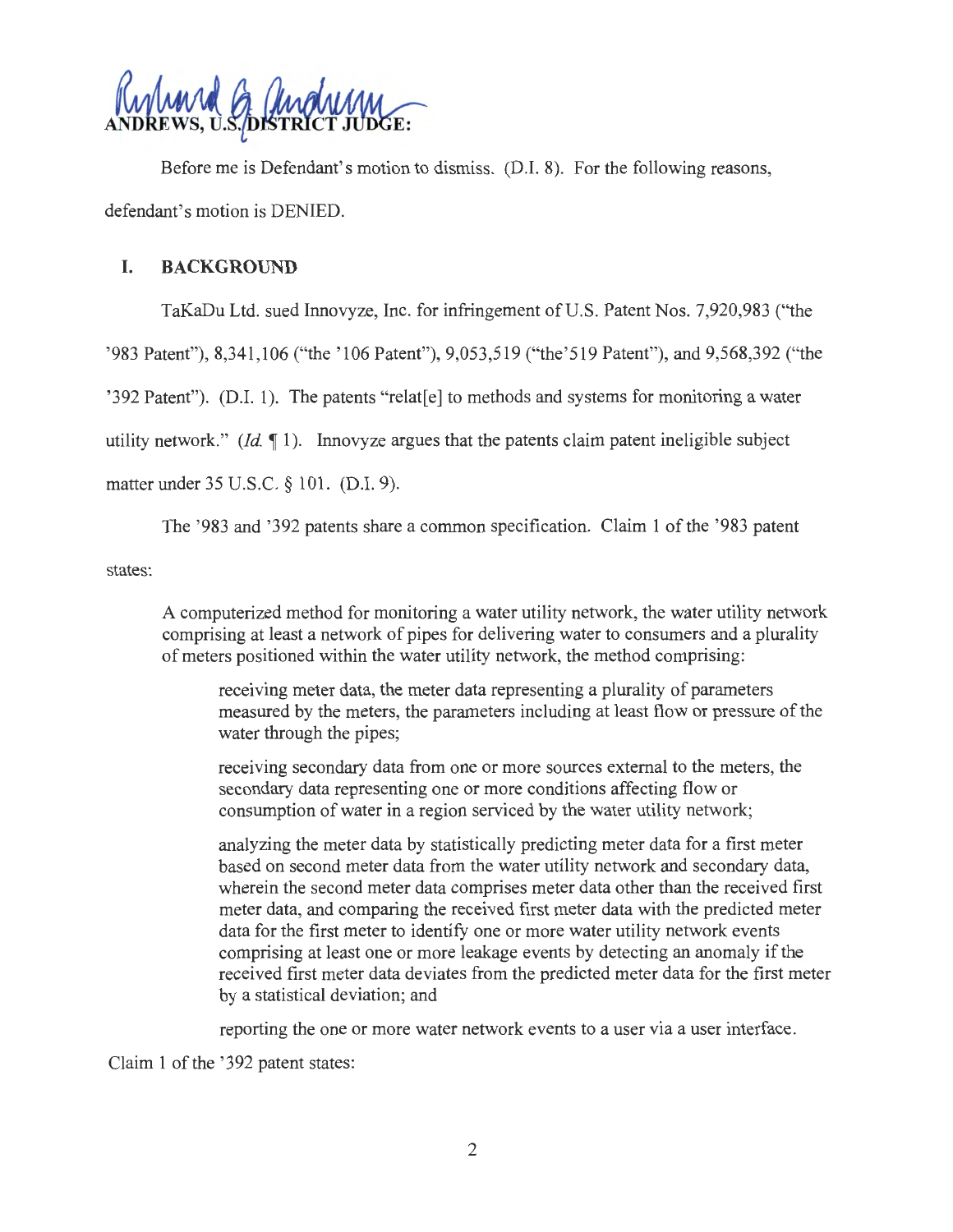A computerized method for analyzing resource distribution throughout a network, the method comprising:

receiving meter data, the meter data representing a plurality of parameters measured by a plurality of meters positioned within a resource distribution network;

receiving secondary data from one or more sources external to the meters, the secondary data representing one or more conditions affecting a condition of network assets in a region serviced by the resource distribution network;

statistically predicting meter data for at least one meter based on secondary data;

comparing the received meter data with the likely distribution of predicted values to detect one or more anomalies if the received meter data deviates from the likely distribution of predicted values;

identifying a resource distribution network event on the basis of the detected anomalies wherein identifying the resource distribution network event comprises identifying a faulty meter event by:

receiving a first data set representative of a first meter to be analyzed,

receiving a reference data set representative of a physically separate second meter,

correlating the first data set with the reference data set,

determining a time shift based on the correlation of the first data set with the reference data set, and

issuing a faulty meter event based on a statistical significance of the time shift; and

reporting the resource distribution network event.

The '519 is titled "System and Method for Analyzing GIS Data to Improve Operation and

Monitoring of Water Distribution Networks." Claim 1 recites:

A computer-implemented method for modeling a utility network, the method comprising:

retrieving geographical information system (GIS) data and asset management data of one or more assets of the utility network, wherein the GIS data and asset management data do not indicate connections between the one or more assets and wherein the GIS data includes coordinate data associated with the one or more assets;

generating, via a processing device, one or more mathematical graph elements from the one or more assets;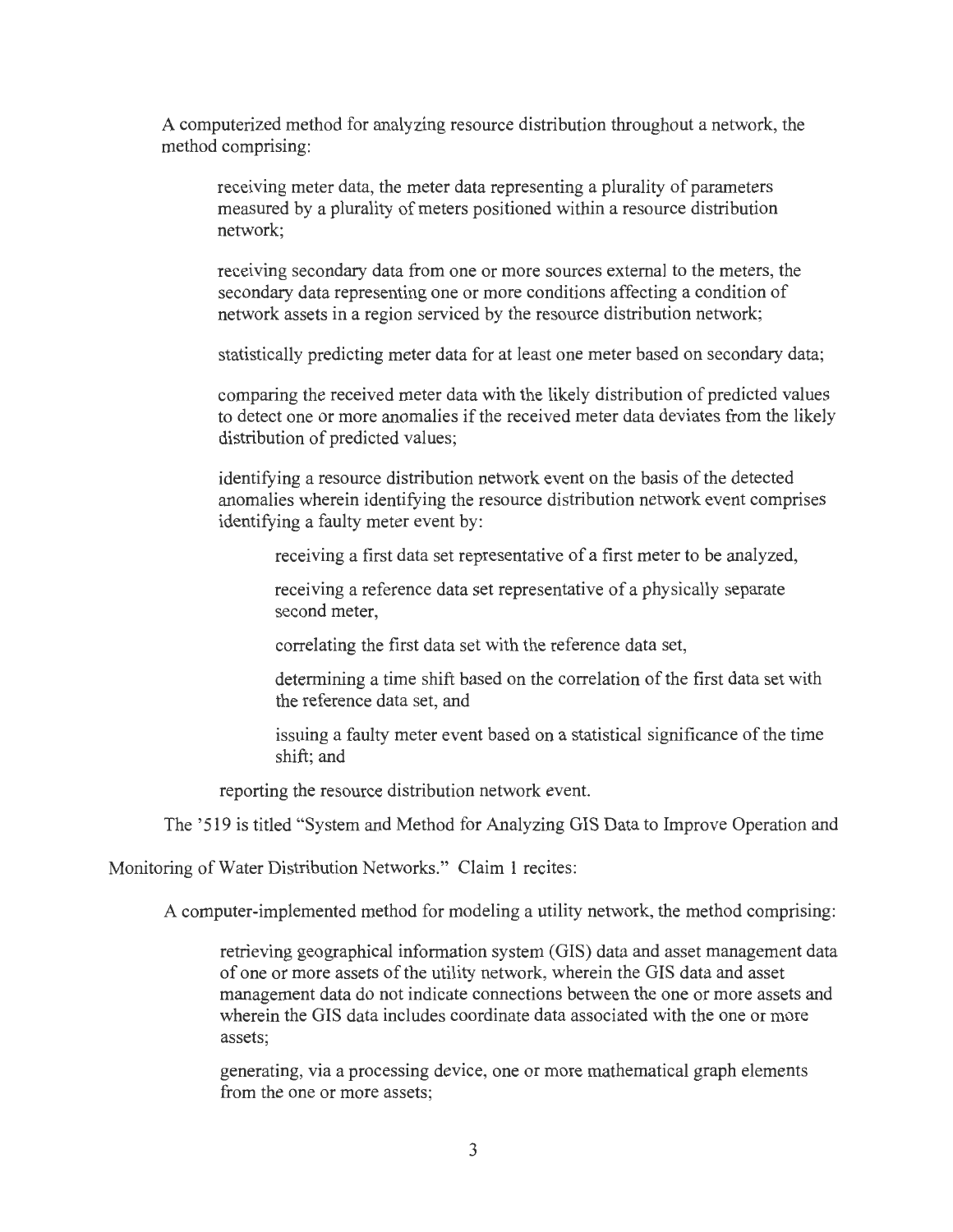creating, via the processing device, probable connections between the one or more mathematical graph elements based on the GIS and asset management data, wherein creating probable connections comprises snapping a plurality of junctions based on coordinate data;

generating, via the processing device, a mathematical graph based on the probable connections, the mathematical graph including one or more asset characteristics of the one or more assets;

analyzing, via the processing device, the determined junctions, wherein analyzing comprises determining if an analyzed junction appears between only two other junctions and merging the two other junctions if the analyzed junction appears between only two other junctions;

identifying, via the processing device and by analyzing the mathematical graph, one or more flow monitoring zones (FMZs) in the utility network, wherein identifying one or more FMZs is based upon analyzing junction locations; and

storing the mathematical graph data for use by one or more systems.

The '106 patent is titled "System and Method for Identifying Related Events in a

Resource Network Monitoring System." Claim 1 states:

A computerized method performed using a processor for identifying related events in a water network monitoring system, the events represented by stored event data derived from data received from one or more sources including sensor data received from a plurality of sensors in the water network, each event data comprising data identifying an event and one or more characteristics of the event, the method comprising:

retrieving event data from an event database, the event data representing a plurality of events which have been processed from anomalies received from the water network monitoring system and which each contain a plurality of data fields including event start time and event magnitude;

identifying at least two events from the event data as being candidate events that are likely to constitute parts of a composite event, the identified candidate events each being determined by the water network monitoring system not to be statistically significant enough to be reported as events by themselves;

selecting an event combination rule, the event combination rule including one or more tests to determine whether the candidate events are related and can be combined to form a composite event of a given event type;

comparing one or more event characteristics between the at least two candidate events based on the event combination rule;

determining, based at least in part on the comparison, that at least two candidate events are related to one another and are processible as a single event of the given event type; and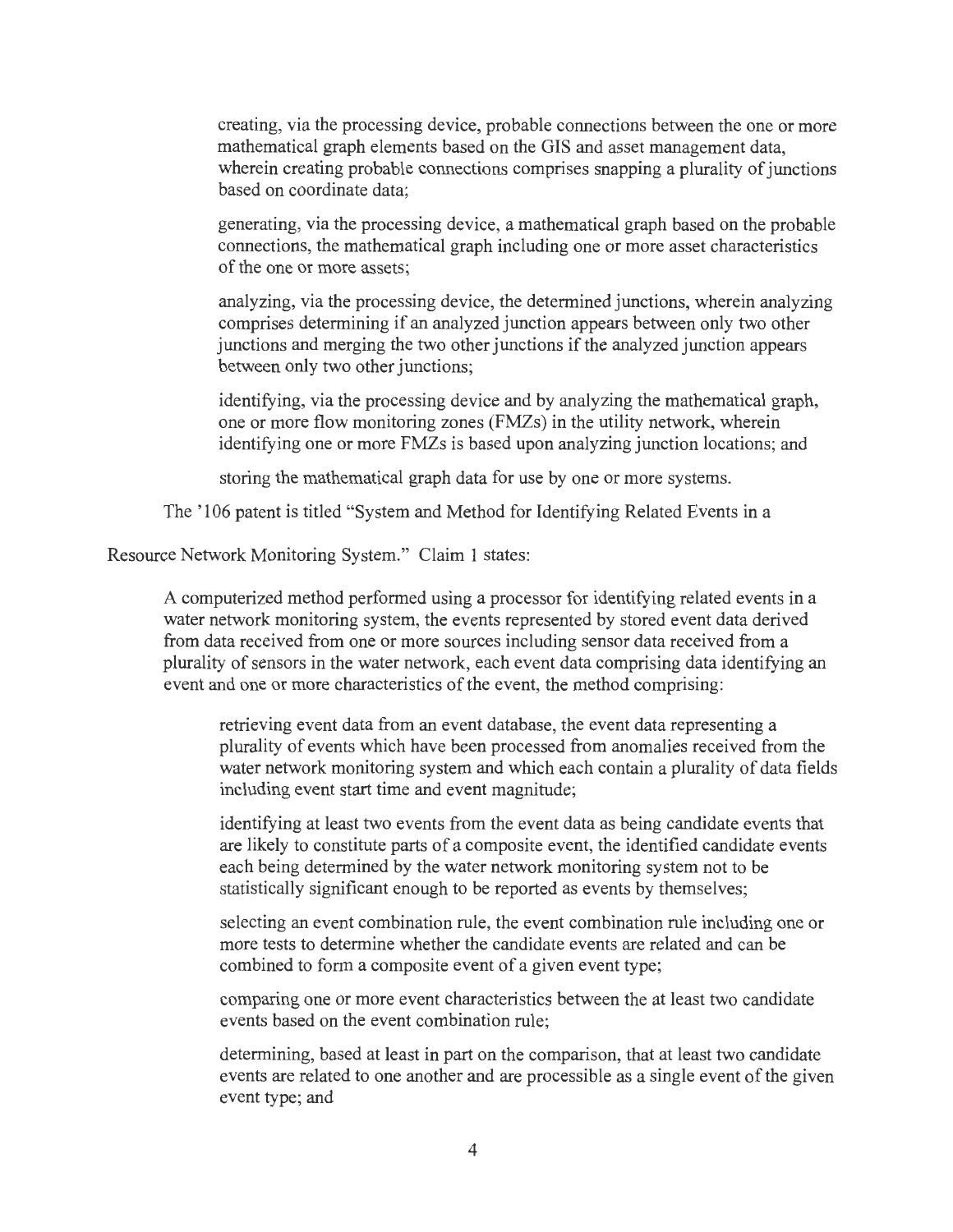reporting the determination of the at least two candidate events as being related and as the single event of the given event type to a user via a user interface.

Innovyze argues that claim 1 of each patent is representative. (D.I. 9 at  $2-5$ ). TaKaDu disagrees. (D.I. 13 at 7). Because I agree with TaKaDu that the claims are directed to patent eligible subject matter, I will focus my analysis on the claims Innovyze believes are representative.

#### **II. LEGAL STANDARD**

Patentability under 35 U.S.C. § 101 is a threshold legal issue. *Bilski* v. *Kappas,* 561 U.S. 593, 602 (2010). Accordingly, the  $\S$  101 inquiry is properly raised at the pleading stage if it is apparent from the face of the patent that the asserted claims are not directed to eligible subject matter. *See Cleveland Clinic Found.* v. *True Health Diagnostics LLC,* 859 F.3d 1352, 1360 (Fed. Cir. 2017), *cert. denied,* 138 S. Ct. 2621 (2018). The inquiry is appropriate at this stage "only when there are no factual allegations that, taken as true, prevent resolving the eligibility question as a matter oflaw." *Aatrix Software, Inc.* v. *Green Shades Software, Inc.,* 882 F.3d 1121, 1125 (Fed. Cir. 2018).

Section 101 of the Patent Act provides: "Whoever invents or discovers any new and useful process, machine, manufacture, or composition of matter, or any new and useful improvement thereof, may obtain a patent therefor, subject to the conditions and requirements of this title." 35 U.S.C. § 101. The Supreme Court recognizes three categories of ineligible subject matter-laws of nature, natural phenomena, and abstract ideas. *Alice Corp. Pty.* v. *CLS Bank Int* '*l*, 573 U.S. 208, 216 (2014). The purpose of these exceptions is to protect the "basic tools of scientific and technological work." *Mayo Collaborative Servs.* v. *Prometheus Lab ys, Inc.,* 566 U.S. 66, 71 (2012).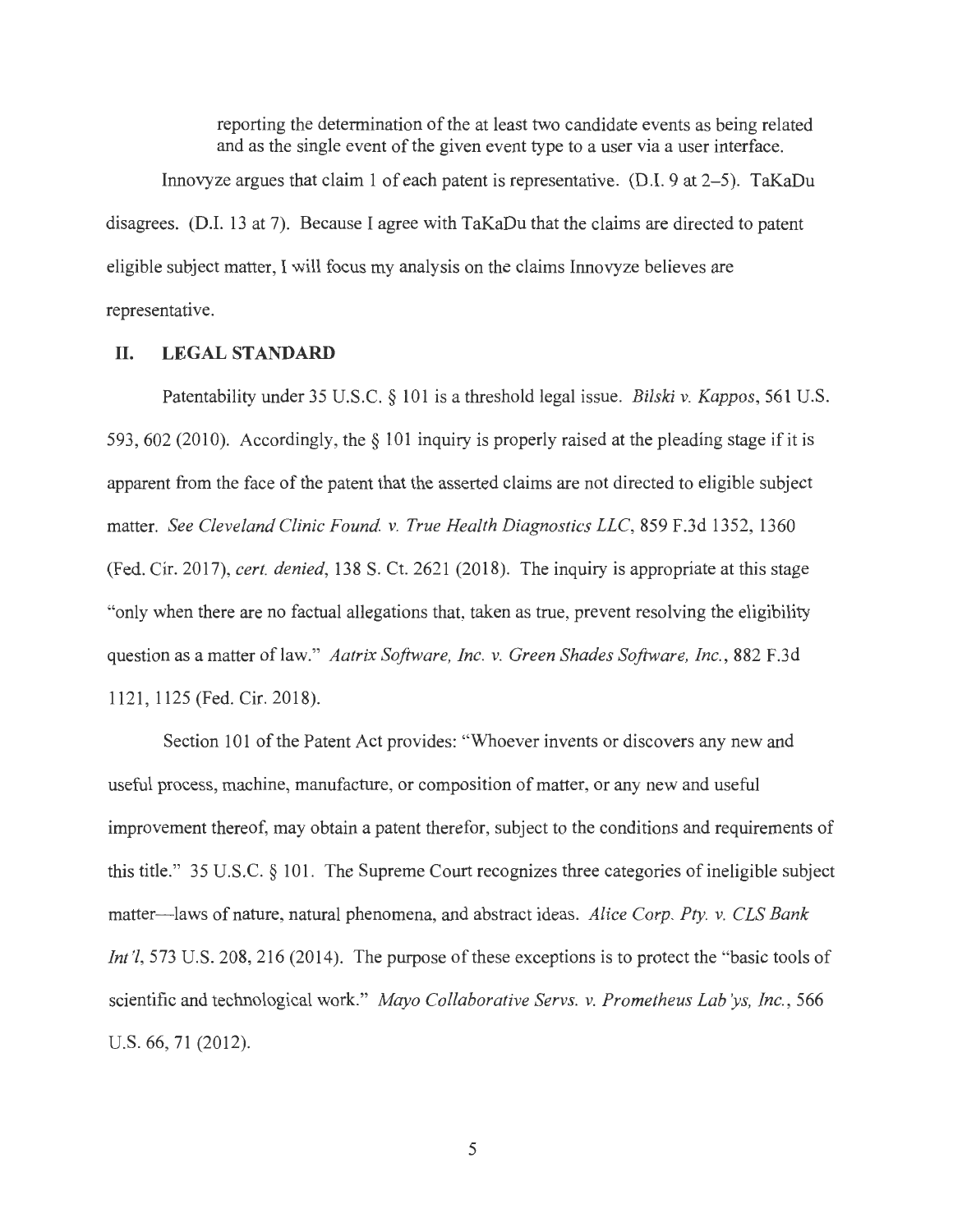In *Alice,* the Supreme Court reaffirmed the framework laid out in *Mayo* "for distinguishing patents that claim laws of nature, natural phenomena, and abstract ideas from those that claim patent-eligible applications of those concepts." 573 U.S. at 217. First, the court must determine whether the claims are drawn to a patent-ineligible concept. *Id.* If the answer is yes, the court must look to "the elements of the claim both individually and as an ordered combination" to see if there is an "inventive concept-i.e., an element or combination of elements that is sufficient to ensure that the patent in practice amounts to significantly more than a patent upon the ineligible concept itself." *Id.* at 217-18 (cleaned up). "A claim that recites an abstract idea must include additional features to ensure that the claim is more than a drafting effort designed to monopolize the abstract idea." *Id.* at 221 (cleaned up). Further, "the prohibition against patenting abstract ideas cannot be circumvented by attempting to limit the use of [the idea] to a particular technological environment." *Id.* at 222 (alteration in original) (quoting *Bilski,* 561 U.S. at 610-11). Thus, "the mere recitation of a generic computer cannot transform a patent-ineligible abstract idea into a patent-eligible invention." *Id.* at 223.

#### **III. DISCUSSION**

At *Alice* step one, Innovyze argues that the claims are directed to the abstract idea of "collecting information, analyzing it, and displaying (or storing) the results." (D.I. 9 at 1). This is an oversimplification. Claim 1 of the '983 patent, for example, recites a way to identify water leakage events. The method does so by comparing data received from a water meter with statistically predicted values. If the received data differs from the statistically predicted values by a statistical deviation, then it is considered an anomaly and a leakage event is logged. The '392 patent is similar. Claim 1 of the '392 patent mirrors claim 1 of the '983 patent but adds steps for determining when there is a faulty meter event. Innovyze's formulation that the claim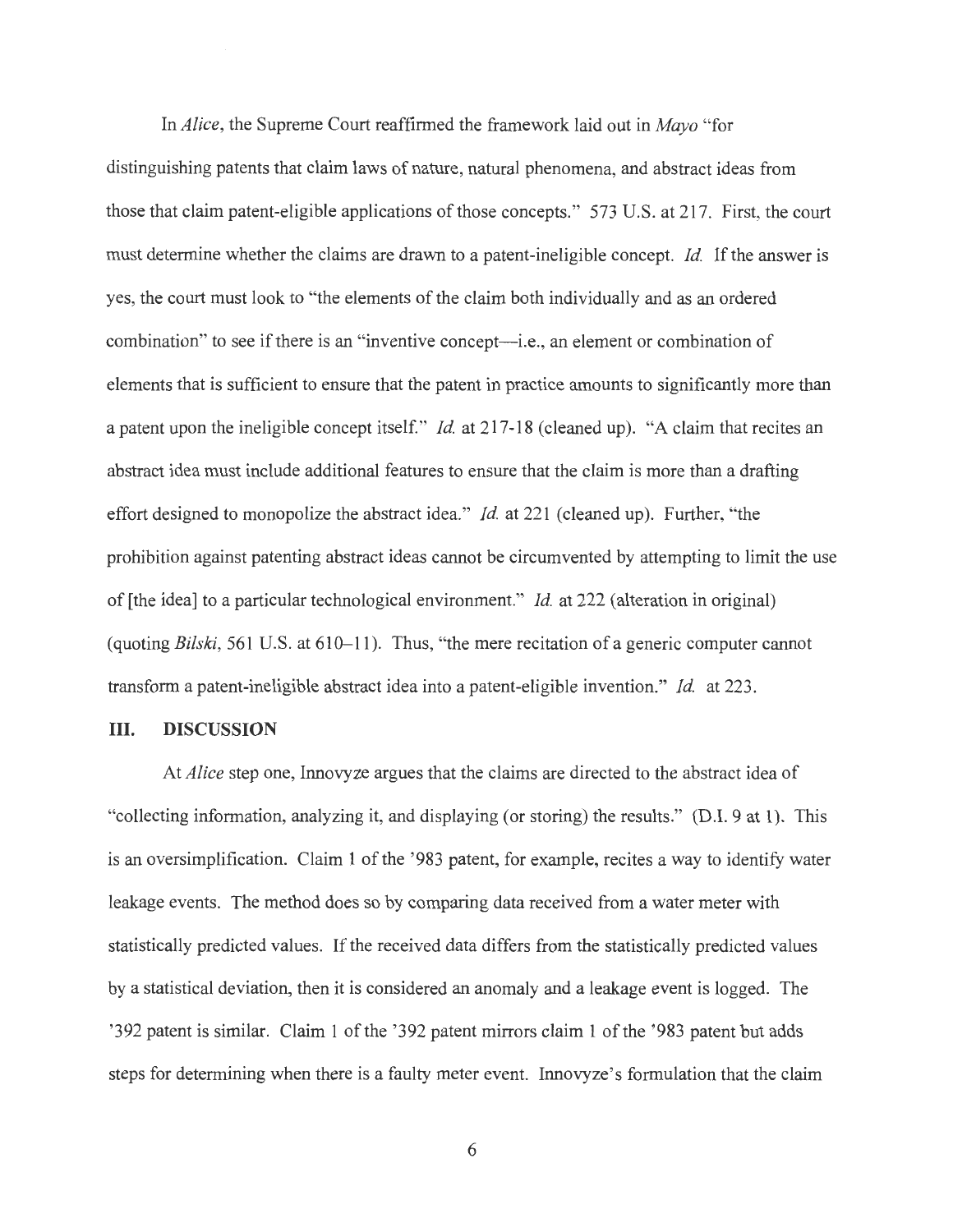is directed to "collecting information, analyzing it, and displaying the results" neglects the most important part of these claims--detecting water leakage or similar events. Thus, I find TaKaDu's argument that the claims of the '983 and '392 patents are "directed to improved monitoring methods of water utility networks and resource distribution of said networks" more persuasive.

The other patents are similarly directed to improved methods of monitoring utility networks. The claims of the ' 106 patent are directed to an improved method of identifying two or more anomalies or events as related. As the specification explains, "Monitoring systems often report on many different events at once . .. . Some of these events, though reported separately, may actually be caused by or otherwise related to the same real-world events, though such information is not provided by or clear from the event data being reported." ' 106 Patent, 1 :43- 49. The specification provides the example of a breached valve, which "typically manifests itself as a simultaneous flow increase in one and corresponding flow decrease in the other, both of which would be detected and reported as events, though as separate events." '106 Patent, 1:57-60. "Moreover, for a sufficiently small event, individual component anomalies may be statistically insignificant, if viewed separately, but stand out if correctly considered together." 1 :61-63. Claim 1, for instance, identifies two or more events that are "not statistically significant enough to be reported as events by themselves." As TaKaDu explains, "By combining event data, one may be able to detect a significant anomaly that was untraceable previously." (D.I. 13 at 14).

The claims of the '519 patent are "directed to methods and systems for analyzing and using geographical information system (GIS) data, asset management data, and sen[s]or archive data of one or more assets to improve resource network operation and monitoring." (D.I. 13 at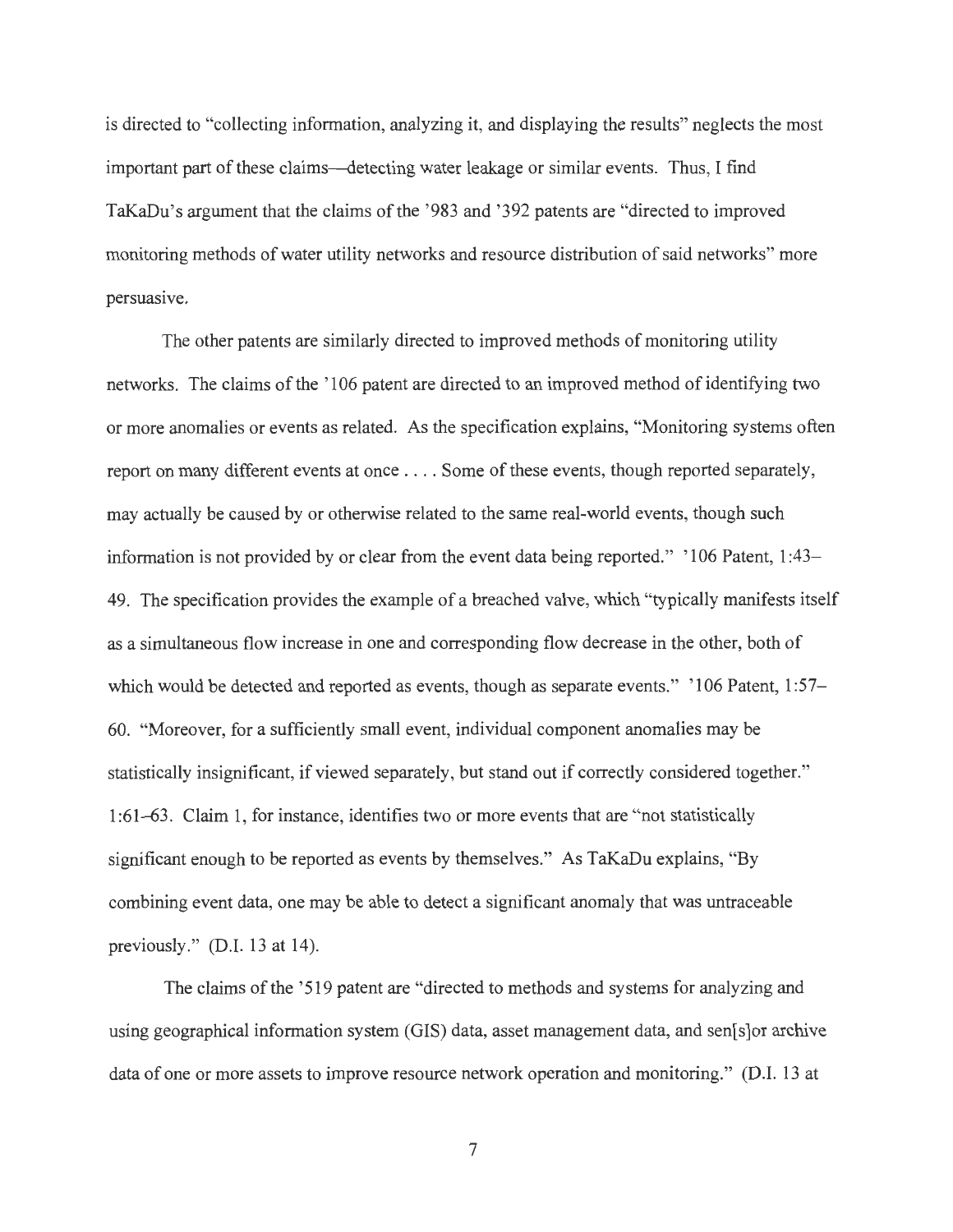9). The '519 patent analyzes GIS data to gain insight into the performance of a utility network. Cl. 1. The specification explains that prior art systems made limited use of GIS data: "Often times, GIS data is merely displayed and not used for automated analysis and functions." ' 519 Patent, 2:35-37. In contrast, the claimed methods and systems incorporate GIS data into an analysis that reports useful information such as warnings, suggested maintenance, and optimal meter locations. *See* '519 Patent, 3:10–49. In the process, the GIS data is "enriched" by a "structural analysis system." "The structural analysis system links or integrates information that is difficult to associate through any other means, and analyses this information to improve the quality of GIS data and gain new insight into network structure, not readily available through any other means." '519 Patent, 6:7-10.

In its arguments that the asserted claims are directed to abstract ideas, Innovyze relies heavily on *Electric Power Group, LLC v. Alstom S.A.,* 830 F.3d 1350, 1351 (Fed. Cir. 2016). *(See D.I. 9 at 8-20).* The representative claim in *Electric Power Group* recited "A method of detecting events on an interconnected electric power grid in real time over a wide area and automatically analyzing the events on the interconnected electric power grid .... " *Id.* at 1351. The method involved gathering data from various sources, "detecting and analyzing events in real-time," and displaying the results. *Id.* at 1352.

The similarities between the *Electric Power Group* patent and TaKaDu's patents are superficial. Both involve gathering and analyzing data for utility networks. The *Electric Power Group* claims, however, "do not go beyond requiring the collection, analysis, and display of available information in a particular field, stating those functions in general terms, without limiting them to technical means for performing the functions that are arguably an advance over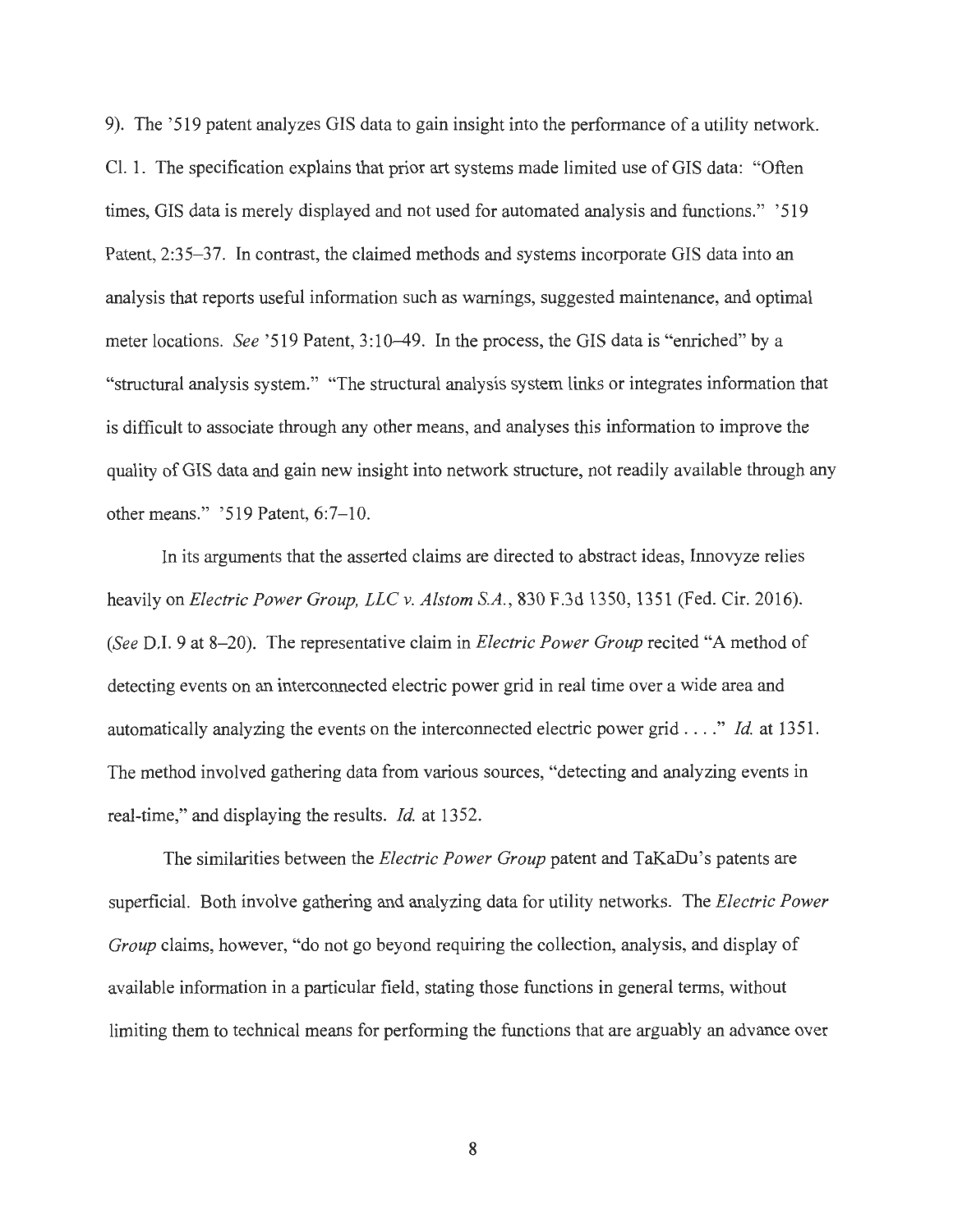conventional computer and network technology." *Id.* at 1351. The analysis step, for instance, recited:

detecting and analyzing events in real-time from the plurality of data streams from the wide area based on at least one of limits, sensitivities and rates of change for one or more measurements from the data streams and dynamic stability metrics derived from analysis of the measurements from the data streams including at least one of frequency instability, voltages, power flows, phase angles, damping, and oscillation modes, derived from the phasor measurements and the other power system data sources in which the metrics are indicative of events, grid stress, and/or grid instability, over the wide area.

*Id.* This step merely instructs the user to analyze the data. That is an abstract idea. TaKaDu's claims teach ways of analyzing the data. The '983 and '392 patents teach a comparison between predicted and actual values to determine anomalous events. The ' 106 patent teaches methods of relating two previously unrelated events though use of event combination rules. The '519 patent teaches a way of enriching GIS data and then analyzing the enriched data to gain insights into the utility system. There is an "important common-sense distinction between ends sought and particular means of achieving them, between desired results (functions) and particular ways of achieving (performing) them." *Elec. Power Grp.*, 830 F.3d at 1356. TaKaDu's patents teach particular ways of achieving data analysis.

I agree with TaK.aDu that *CardioNet, LLC v. InfoBionic, Inc,* 955 F.3d 1358 (Fed. Cir. 2020) is a more apt comparison. In *CardioNet,* the patent described "cardiac monitoring systems and techniques for detecting and distinguishing atrial fibrillation and atrial flutter from other various forms of cardiac arrythmia." *Id.* at 1362. The Federal Circuit held, "The claims are drawn to a device for detecting and reporting the presence of atrial fibrillation or atrial flutter in a patient. Specifically, the device detects beat-to-beat timing of cardiac activity, detects premature ventricular beats (irregular beats that interrupt the normal heart rhythm), and determines the relevance of the beat-to-beat timing to atrial fibrillation or atrial flutter, taking into account the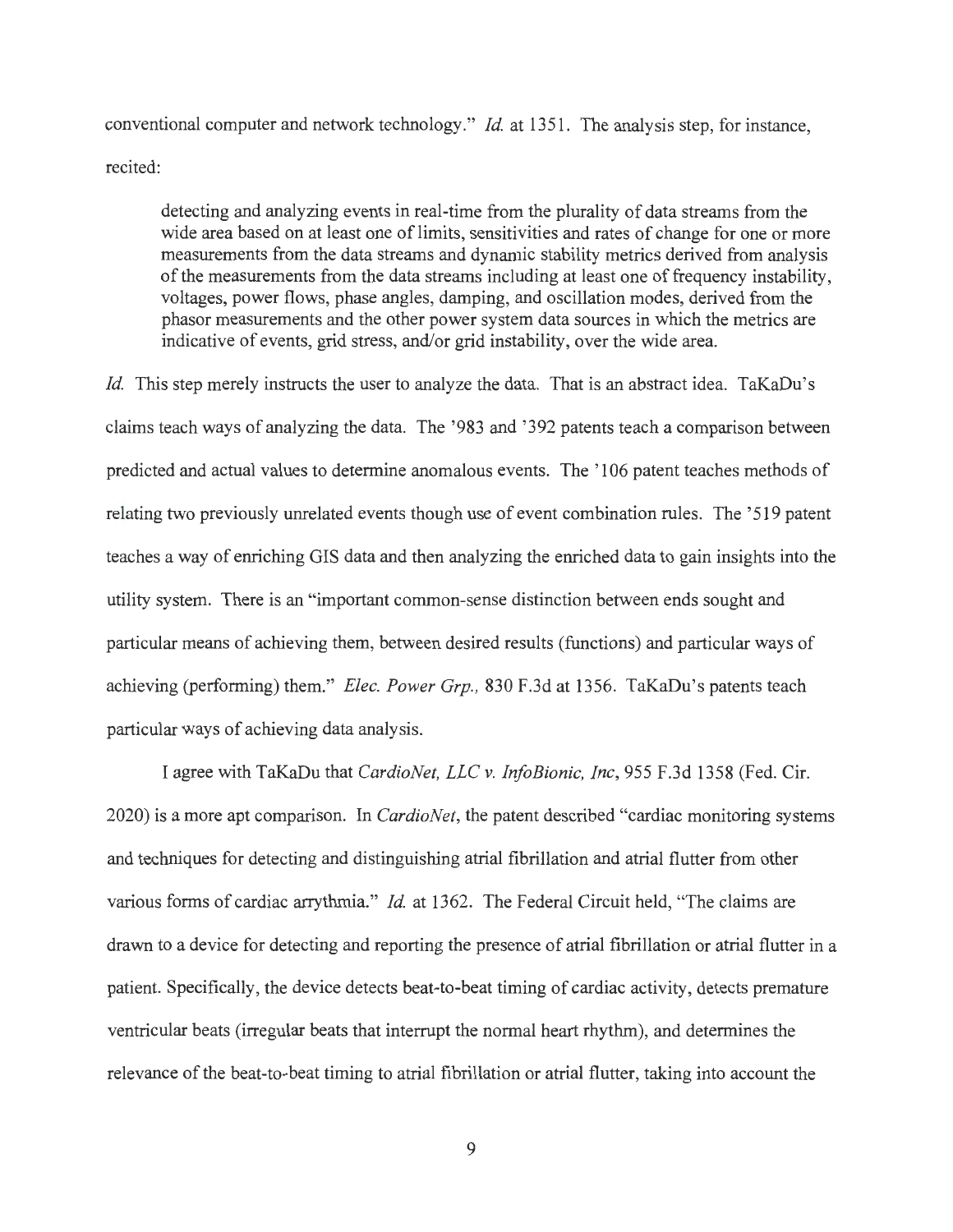variability in the beat-to-beat timing caused by premature ventricular beats." *Id.* at 1364-65. TaKaDu's patents similarly use data to detect abnormalities in a utility network and report events such as leakage events. On one level, the claims involve collecting, analyzing, and reporting data. A careful consideration of the claim requirements in light of the written description, however, shows that the claims are directed toward a technological improvement. *See id.* at 1371.

Innovyze argues that the claims do not improve computer technology. (D.I. 9 at 11-12, 16, 19). TaKaDu responds, "the claims improve the capabilities of modeling, operating, and monitoring a water / resource distribution utility network in totality by incorporating a specific implementation of a solution that addresses express technical problems." (D.I. 13 at 16). I agree. "Abstraction is avoided or overcome when a proposed new ... computer-implemented function is not simply the generalized use of a computer as a tool to conduct a known or obvious process, but instead is an improvement to the capability of the system as a whole." *Trading Techs. Int'l, Inc. v. COG, INC.*, 675 F. App'x 1001, 1005 (Fed. Cir. 2017). TaKaDu's patents teach improved computer systems that use specific modes of data analysis. This contrasts with, for example, the patents at issue in *Fair Warning IP, LLC* v. *Iatric Sys., Inc.,* 839 F.3d 1089 (Fed. Cir. 2016). There, the patent claimed methods detecting fraudulent access to a patient's personal health information. *Id.* at 1092. The method involved collecting and analyzing data according to certain rules. *Id.* The Federal Circuit explained,

The claimed rules ask whether accesses of [personal health information] are 1) "by a specific user," 2) "during a pre-determined time interval," or 3) "in excess of a specific volume." These are the same questions (though perhaps phrased with different words) that humans in analogous situations detecting fraud have asked for decades, if not centuries. Although FairWarning's claims require the use of a computer, it is this incorporation of a computer, *not* the claimed rule, that purportedly 'improve[s] [the] existing technological process' by allowing the automation of further tasks."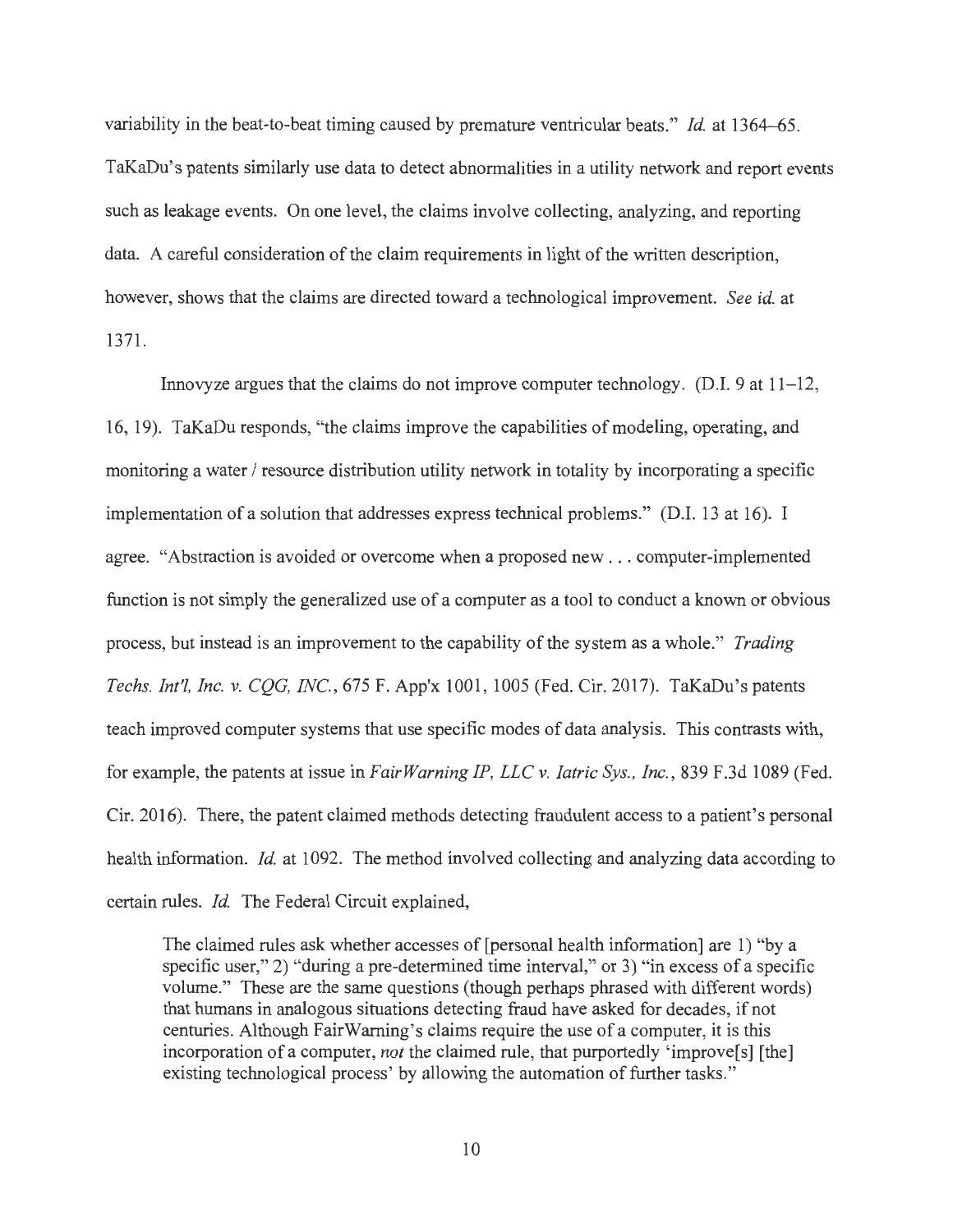*Id.* at 1094–95 (citations omitted). Here, in contrast, it is the method of analysis itself (that is, the claimed rule) that improves the existing technological process.

Innovyze argues that the claims recite mental processes that can be performed by a human. (D.I. 9 at 11, 15, 18). TaKaDu responds that the methods and systems recited by the patents "are highly complicated and are not traditional tasks that an individual can perform with just pen and paper to meet the goals of the claimed inventions." (D.I. 13 at 16). Given that the patents involve statistical analysis and manipulation of GIS data, I agree with TaKaDu. At this stage in the proceedings there is no clear and convincing evidence that these patents merely recite steps that can be performed in a human mind. *See Core Wireless Licensing S.A.R.L. v. LG Elecs. , Inc.,* 880 F.3d 1356, 1364 (Fed. Cir. 2018) ("A patent is presumed valid, and the burden of establishing invalidity of a claim rests on the party asserting invalidity by clear and convincing evidence.").

Because I find that the patents are not directed to an abstract idea at *Alice* step one, I do not need to consider whether the claims recite an inventive concept at *Alice* step two. *CardioNet,*  955 F.3d at 1371.

#### **IV. CONCLUSION**

An appropriate order will issue.